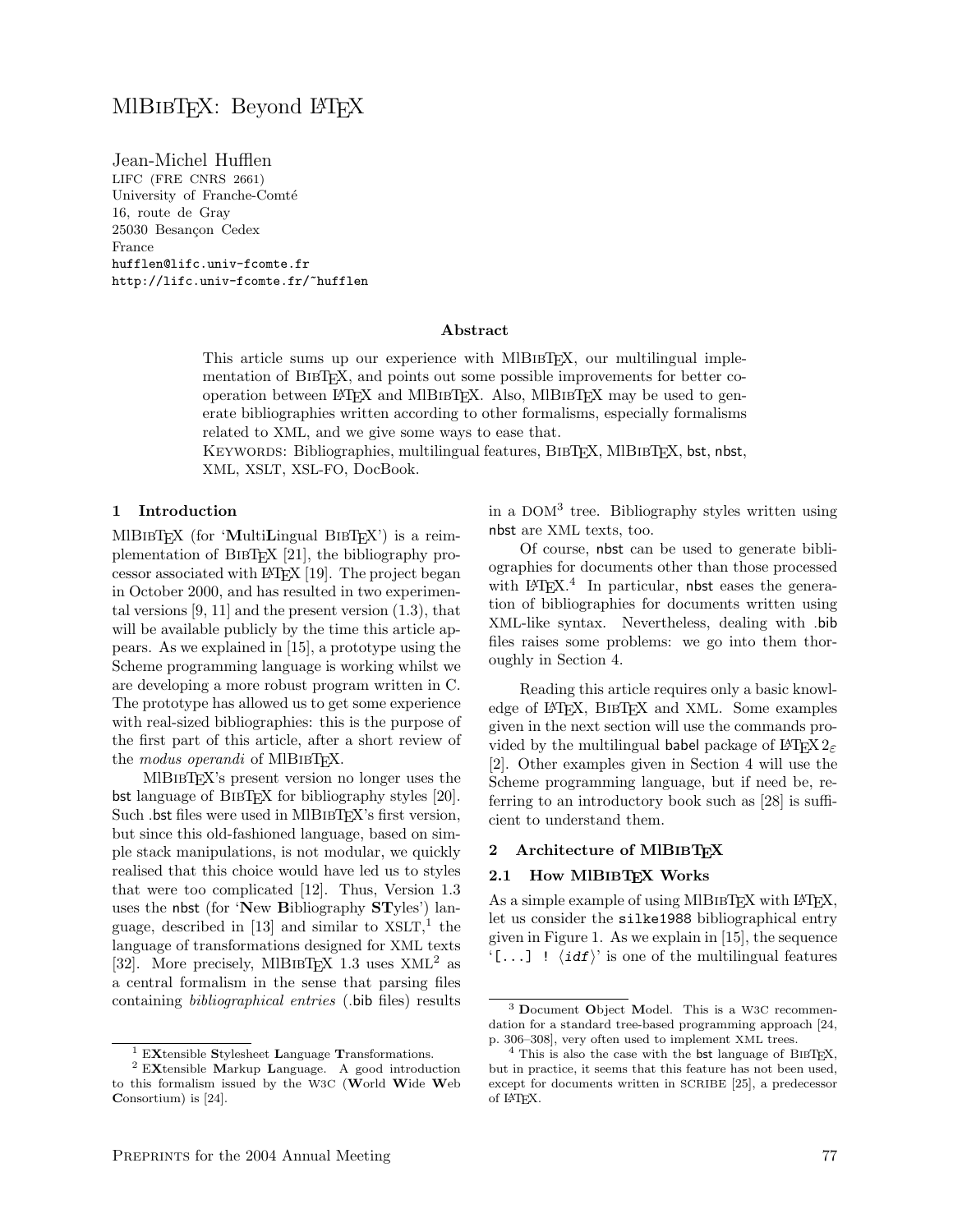```
@BOOK{silke1988,
        AUTHOR = {James<sup>~</sup>R. Silke},TITLE = {Prisoner of the Horned Helmet},PUBLISHER = \{Gradient on Books\},
        YEAR = 1988,
        NUMBER = 1,
        SERIES = {Frank Frazetta's Death Dealer},
        NOTE = \{[Pas de traduction fran\c{c}aise
                  connue] ! french
                 [Keine deutsche Übersetzung]
                  ! german},
        LANGUAGE = english
```
Figure 1: Example of a bibliographical entry in MIBIBT<sub>F</sub>X.

provided by MIBIBT<sub>F</sub>X, defining a string to be included when the language of a corresponding reference, appearing within a bibliography, is idf. So if this entry is cited throughout a document written in French and the 'References' section is also written in French, it will appear as:

[1] James R. SILKE: Prisoner of the Horned Helmet. N° 1 in Frank Frazetta's Death Dealer. Grafton Books, 1988. Pas de traduction française connue.

Here and in the bibliography of this article, we use a 'plain' style, that is, references are labelled with numbers. More precisely, the source processed by LATEX, included into the .bbl file generated by MlBIBT<sub>F</sub>X, is:

```
\begin{thebibliography}{...}
...
\bibitem{silke1988}
\begin{otherlanguage*}{english}
James~R. \textsc{Silke}: \emph{Prisoner of the
Horned Helmet}.
\foreignlanguage{french}{\bblno~1 \bblof}
\emph{Frank Frazetta's Death Dealer}. Grafton
Books, 1988. \foreignlanguage{french}{Pas de
traduction fran\c{c}aise connue}.
\end{otherlanguage*}
...
```
## \end{thebibliography}

Let us examine this source text. We can notice the use of additional LATEX commands to put some keywords ('\bblin' for ' $in'$ , '\bblno' for 'N°', that is, 'number' in French). In [14], we explain how to put them into action within LAT<sub>EX</sub> and how MIBIBTEX uses them. This source also shows how English words, originating from an entry in English (see the value of the LANGUAGE field in Figure 1), are processed. If the document uses the babel package, and if the french option of this package is selected, we use the \foreignlanguage command of this pack-

```
<book id="silke1988" language="english">
  <author>
    <name><personname>
        <first>James&#160;R.</first>
        <last>Silke</last>
      </personname>
   </name>
  </author>
  <title>Prisoner of the Horned Helmet</title>
  <publisher>Grafton Books</publisher>
  <year>1988</year>
  <number>1</number>
  <series>
   Frank Frazetta's Death Dealer
  </series>
  <note>
    <group language="french">
     Pas de traduction française connue
   </group>
   <group language="german">
     Keine deutsche Übersetzung
   </group>
 </note>
</book>
```
Figure 2: The XML tree corresponding to the entry of Figure 1.

age [2], as shown above. Users do not have to select its english option; if it is not active, the source text generated by MlBibTEX looks like:

```
\bibitem{silke1988}James~R. \textsc{Silke}:
\emph{Prisoner of the Horned Helmet}. \bblno~1
\bblof\ \emph{Frank Frazetta's Death Dealer}.
Grafton Books, 1988. Pas de traduction
fran\c{c}aise connue.
```
but the English words belonging to this reference will be taken as French by LAT<sub>EX</sub> and thus may be processed or hyphenated incorrectly.

## 2.2 The Modules of MIBIBTFX

As mentioned in the introduction, parsing a .bib file results in a DOM tree. In fact, .bib files are processed as if they were XML trees, but without whitespace nodes.<sup>5</sup> Following this approach, the entry silke1988 given in Figure 1 is viewed as the tree of Figure 2, except that the whitespace nodes that an XML parser would produce are excluded.

<sup>5</sup> These are text nodes whose contents are only whitespace characters, originating from what has been typed between two tags [27, p. 25–26]. For example, if the XML text of Figure 2 is parsed, there is a whitespace node, containing a newline and four space characters between the opening tags <author> and <name>. XML parsers are bound by the 'all text counts' constraint included in the XML specification [33, § 2.10], and cannot ignore such whitespace characters.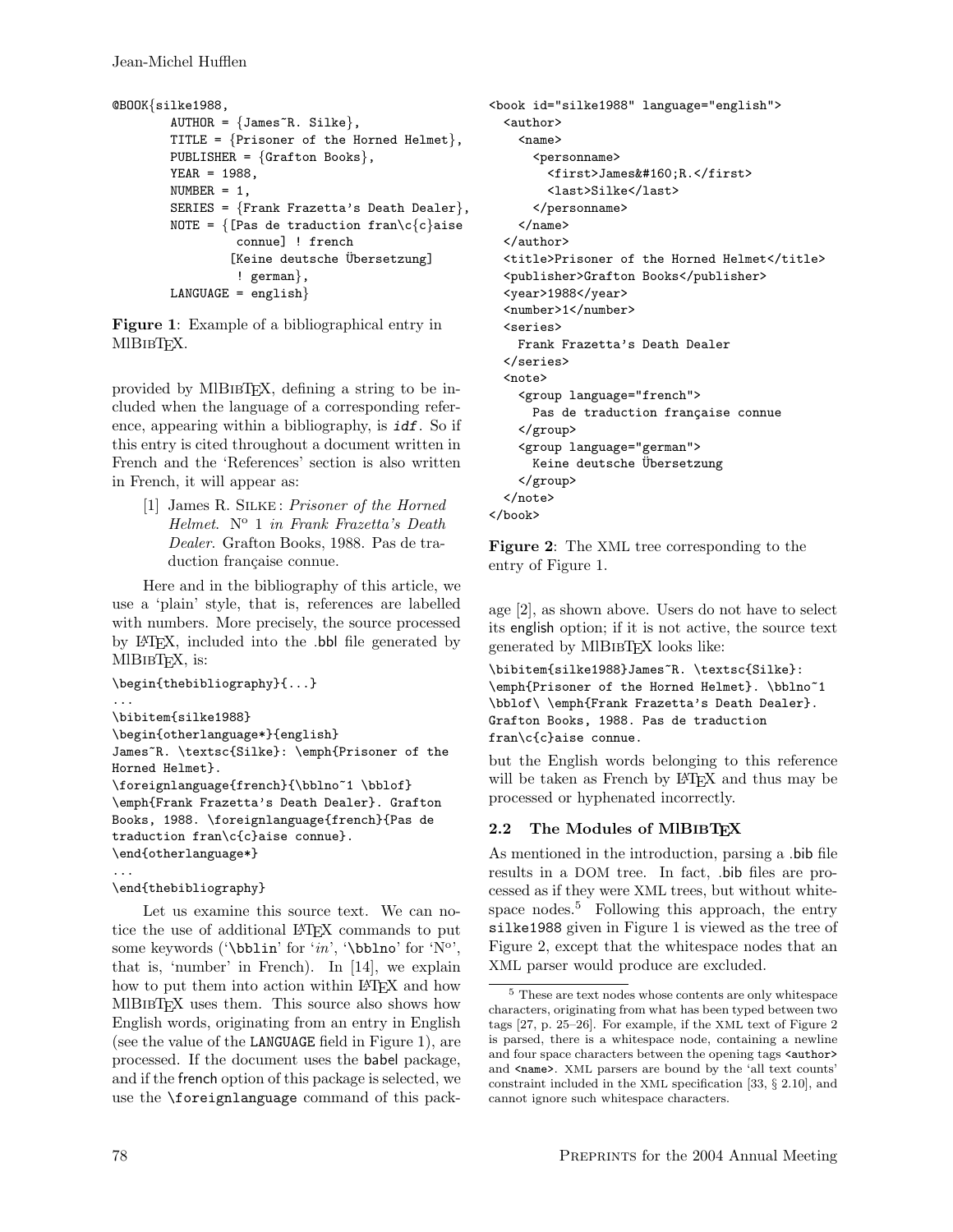We can see that some LAT<sub>EX</sub> commands and special characters are converted according to the conventions of XML.

- The commands used for accents and special letters are replaced by the letter itself. This poses no problem since DOM trees are encoded in Unicode [29]. As an example, the  $\csc(c)$  sequence in the value of the NOTE field in Figure 1 is replaced by  $\zeta$  in Figure 2. (By the way, let us remark that MIBIBTEX can handle the 8-bit latin1 encoding: $\delta$  notice the ' $\ddot{\theta}$ ' character inside this value.)
- Likewise, the commands:
	- $-\sqrt{\phantom{a}}$  for a simple space character,
	- $-$  '\\' for an end-of-line character,

and the sequences of characters:

 $-$  ' $\sim$ ', for an unbreakable space character,

 $-$  '--', and '---' for dash characters,

are replaced by the corresponding Unicode values for these characters:<sup>7</sup>

 $&\#32;$   $&\#10;$   $&\#160;$   $&\#8211;$   $&\#8212;$ 

An example is given by the value of the AUTHOR field, see Figures 1 & 2.

• Some characters escaped in L<sup>AT</sup>FX (for example, '\$', '%', '&') lose the escape character:

\% =⇒ %

The escape is restored if MIBIBTFX generates a .bbl file to be processed by LATEX. Other characters are replaced by a reference to a character entity:<sup>8</sup>

 $\lambda \& \implies \& \text{amp}; \quad \langle \implies \& \text{lt}; \quad \rangle \implies \& \text{gt};$ 

• Balanced delimiters for quotations (" $'$ " and ", " or  $($ ,  $($ ,  $)$  and  $($ ,  $)$ ,  $)$  are replaced by an emph element:<sup>9</sup>

```
'Tooth and Claw' \implies<emph emf='no' quotedf='yes'>
   Tooth and Claw
 </emph>
```
If  $\langle \cdot, \cdot \rangle$  or  $\langle \cdot, \cdot \rangle$  characters are unbalanced, they are replaced by references to character entities used in XML documents:

 $\rightarrow$  & apos;  $\rightarrow$  & quot;

<sup>8</sup> See [24, p. 48] for more details.

Such an XML tree, resulting from our parser, may be validated using a DTD; <sup>10</sup> more precisely, by a revised version of the DTD sketched in [10].

Some examples of using nbst for bibliography styles are given in [12, 13, 14]. We give another example in Figure 3. We can see that this language is close to XSLT and it uses path expressions as in the XPath language [31]. Also, the example shows how multilingual features (for example, the sequence  $\lbrack$ ...]  $\lbrack$  ...') are processed: we use some external functions in order to determine which LAT<sub>EX</sub> command can be used to switch to another language. These external functions are written using the language of MlBibTEX's implementation: Scheme for the prototype, C for the final program.

#### 3 MIBIBTEX with LATEX

When BIBT<sub>F</sub>X generates a .bbl file, it does not use the source file processed by LATEX, but only the auxiliary (.aux) file, in which the definition of all the labels provided by the commands \label and \bibitem is stored. This file also contains the name of the bibliography style to be used and the paths of bibliography data bases to be searched, so BIBT<sub>EX</sub> need not look at any other file.

This is not true for MIBIBTEX. It still uses the .aux file as far as possible, but it also has to determine which multilingual packages are used: first of all babel, but also some packages devoted to particular languages: french [6], german  $[23]$ , ... So we have to do a partial parsing of the .tex file for that. For better co-operation between LAT<sub>F</sub>X and MIBIBT<sub>F</sub>X, this could be improved, in that information about multilingual packages used, and languages available, could be put in the .aux file. In fact, the external functions of our new bibliography styles are only used to manage information extracted from a .tex file. Expressing such operations using nbst would be tedious.

Another improvement regarding the natural languages known by L<sup>AT</sup>EX would be a connection between:

- a) the language codes used in XML, specified by means of a two-letter language abbreviation, optionally followed by a two-letter country code [1] (for example, 'de' for 'deutsch' ('German'), 'en-UK', 'en-US, etc.)'; and
- b) the resources usable to write texts in these languages.

For example, a default framework could be the use of the babel package, and 'de' would get access to

 $^6$  See [7, Table C.4] for more details.

<sup>7</sup> That was not the case in earlier versions; for instance, [12, Figure 3] improperly includes a tilde character in a text node. This bug was fixed at the end of 2003.

<sup>&</sup>lt;sup>9</sup> 'emph' is of course for 'emphasise': all the attributes (for example, 'quotedf' for 'quoted-flag', used for specifying a quotation) default to no, except emf, which defaults to yes. The complete specification is given in [10].

 $^{10}$  Document Type Definition. A DTD defines a document markup model [24, Ch.5].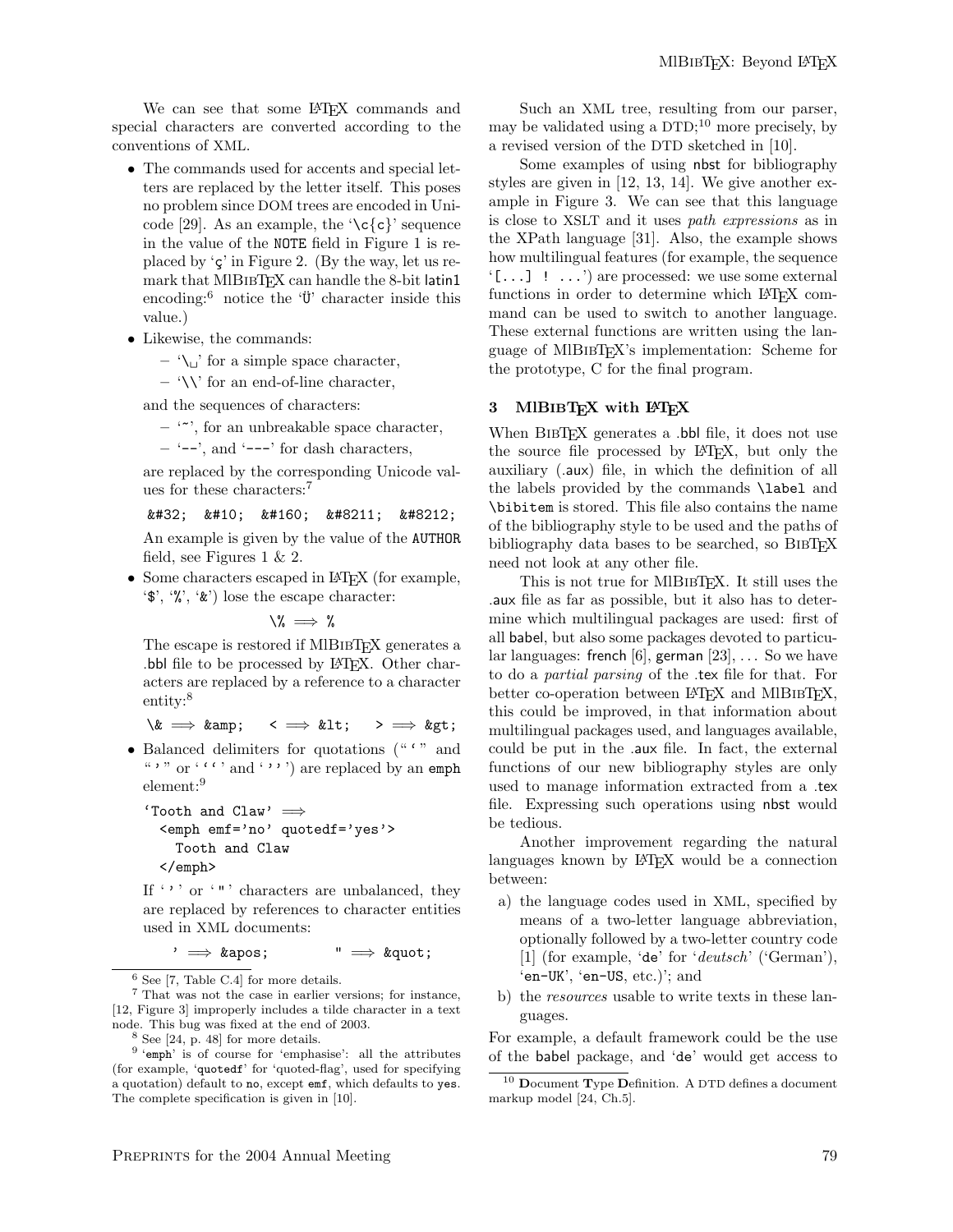```
<nbst:template match="group">
  <nbst:if test="@language=$language">
    \langle -- The $1 anguage variable is set to the current language.
    <nbst:value-of select="call(language open change,@language)"/>
    <!-- If the babel package is used and a known option has been selected, this external function
           writes the \foreignlanguage command...
      -->
    <nbst:apply-templates use-language="@language"/>
    <nbst:value-of select="call(language close change,@language)"/>
    <!-- . . . and this external function puts a closing brace. -->
  <sub>nbst:if></sub></sub>
</nbst:template>
```
Figure 3: Example of calling an external function.

the german option of this package, although it could be redefined to use the *ad hoc* package name german. In the future, such a framework would allow us to homogenise all the notations for natural languages to those of XML. In addition, let us notice that  $\text{ConT} \times L^{11}$  [8], already uses these two-letter codes in its \selectlanguage command.

And last but not least, auxiliary files should include information about the encoding used in the source text. As can be seen in the examples of Section 2.1, accented letters are replaced by the commands used to produce them in L<sup>AT</sup>FX, even though LATEX can of course handle 8-bit encodings (provided that the inputenc package is loaded with the right option). This is to avoid encoding problems. In addition, such information would ease the processing of languages written using non-Latin alphabets.

## 4 Towards the XML World

Since a .bib file can be processed as an XML tree by a bibliography style written in nbst, MlBIBTEX opens a window on XML's world. A converter from .bib files to a file written using HTML, <sup>12</sup> the language of Web pages, becomes easy to write. So does a tool to write a bibliography as an XSL-FO $^{13}$  document [34]. More precisely, we give in Figure 4 an example of using the root element of nbst. Possible values for the method of the nbst:output element are:

```
<nbst:bst version="1.3" id="plain" xmlns:nbst=
"http://lifc.univ-fcomte.fr/~hufflen/mlbibtex"
>
```

```
<nbst:output method="LaTeX"/>
```

```
</nbst:bst>
```
...

Figure 4: Root element for a bibliography style written using nbst.

## LaTeX xml html text

Nevertheless, this approach has an important limitation in practice. Since BIBTFX has traditionally been used to generate files suitable for L<sup>AT</sup>FX, users often put LATEX commands inside values of  $BIBTFX$  fields.<sup>14</sup> For example:

```
ORGANIZATION = {\text{tug}}
```
In such a case, we would have to write a mini-LAT<sub>EX</sub> program (or perhaps a new output mode for LATEX) that would transform such a value into a string suitable for an XML parser.

The problem is more complicated when commands are defined by end-users. For instance:

$$
ORGANIZATION = {\\log of tug\}}
$$

works with BIBTEX—or MIBIBTEX when we use it for generating L<sup>AT</sup>EX output—even though \logo has an arbitrary definition; for example,

\newcommand{\logo}[1]{\textsc{#1}}

according to L<sup>AT</sup>FX's conventions, or:

```
\def\logo#1{\textsc{#1}}
```
if a style close to plain T<sub>E</sub>X is used. Likewise, such commands can be known when an output file from MlBibTEX is processed by ConTEXt.

 $11$  T<sub>E</sub>X, defined by Donald E. Knuth [18], provides a general framework to format texts. To be fit for use, the definitions of this framework need to be organised in a format. Two such formats are plain TFX and LATFX, and another is ConTEXt, created by Hans Hagen.

 $12$  HyperText Markup Language.

 $13$  EXtensible Stylesheet Language—Formatting Objects: this language aims to describe high-quality print outputs. Such documents can be processed by the shell command xmltex (resp. the shell command pdfxmltex) from PassiveTEX [22, p. 180] to get .dvi files (resp. .pdf files).

<sup>14</sup> The author personally confesses to using many \foreignlanguage commands within the values of BibTEX fields, before deciding to develop MIBIBT<sub>E</sub>X.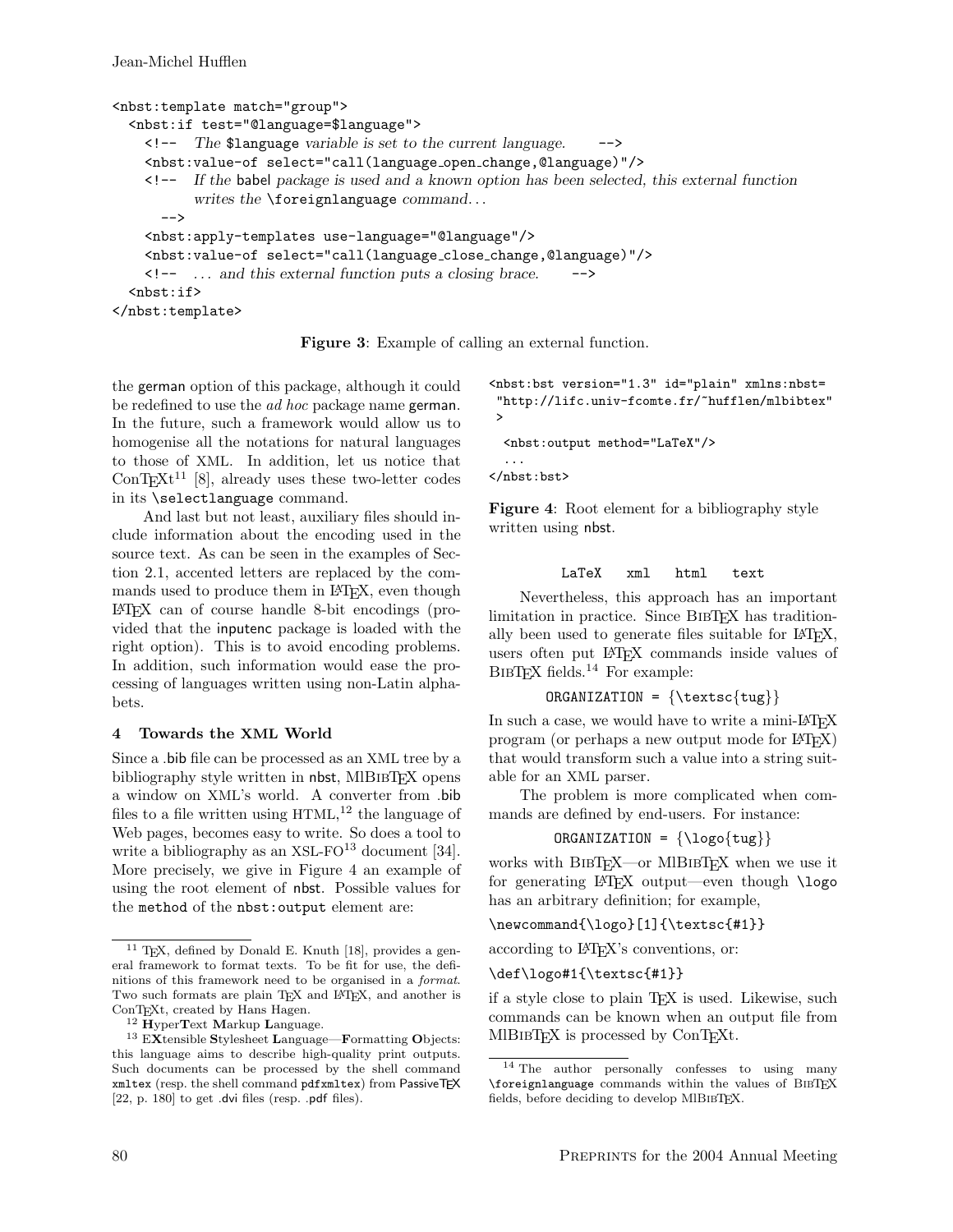<bibliography>

```
<title>References</title>
```

```
<biblioentry>
  <abbrev>silke1989</abbrev>
```

```
<authorgroup>
    <author>
      <firstname>James R.</firstname>
      <surname>Silke</surname>
    </author>
  </authorgroup>
  <copyright><year>1989</year></copyright>
  <isbn>0-586-07018-4</isbn>
  <publisher>
    <publishername>
      Grafton Books
    </publishername>
 </publisher>
  <title>Lords of Destruction</title>
  <seriesinfo>
    <title>
      <othercredit>
        <firstname>Frank</firstname>
        <surname>Frazetta</surname>
      </othercredit>'s Death Dealer
    \langletitle>
    <volumenum>2</volumenum>
  </seriesinfo>
</biblioentry>
```
</bibliography>

Figure 5: The bibliographical reference from Figure 1 expressed in DocBook. Note the ad hoc tag <othercredit>.

Moreover, let us consider the bibliographical reference given in Figure 5, according to the conventions of DocBook, a system for writing structured documents [36] (we use the conventions of the XML version of DocBook, described in [26]). We can see that some information is more precise than that provided in Figure 1. But there are still complexities: the person name given in the value of the SERIES field is surrounded by an ad hoc element in the DocBook version.

If we want to take advantage of the expressive power of DocBook, we can:

- directly process an XML file for bibliographical entries. In this case, our DTD should be extended; that is possible, but we still need a solution to process the huge number of existing .bib files;
- introduce some new syntax inside .bib files, that might be complicated and thus perhaps unused in practice,

• introduce new L<sup>A</sup>T<sub>F</sub>X commands, to process like the \logo example mentioned above.

We have experimentally gone quite far in the third direction, which also allows to us to deal with the LATEX commands already in .bib files. In Figure 6, we give some examples of such processing, as implemented in the prototype.<sup>15</sup>

As can be seen, we have defined a new function in Scheme, named define-pattern, with two formal arguments. The first is a string viewed as a pattern, following the conventions of T<sub>E</sub>X for defining commands, that is, the arguments of a command are denoted by ' $#1$ ', ' $#2$ ', ... (cf. [18, Ch. 20]). The second argument may also be a string, in which case it specifies a replacement. The arguments of the corresponding command are processed recursively. In case of conflict among patterns, the longest is chosen. So, the pattern "\\logo{#1}"<sup>16</sup> takes precedence over the pattern "{#1}".

If the second argument of the define-pattern function is not a string, it must be a zero-argument function that results in a string. In this case, all the operations must be specified explicitly, using the following functions we wrote:

- pattern-matches? returns a *true* value if its first argument matches the second, a false value otherwise;
- pattern-process recursively processes its only argument, after replacing sub-patterns by corresponding values: $17$
- pattern-replace replaces the sub-patterns of its argument by corresponding values; these value are not processed, just replaced verbatim.

Whether given directly as the second argument to define-pattern or resulting from applying a zeroargument function, the string must be well-formed w.r.t. XML's conventions, that is, tags must be balanced, attributes must be well-formed, etc. In other words, such a string must be acceptable to an XML parser: in our case, the parser is  $SSAX^{18}$  [17].

The examples given in Figure 6 allow us to see that we can deal with simple commands, like:

```
\log 0 \{ \ldots \} \implies <emph ...>...</emph>
```
<sup>15</sup> This feature has not yet been implemented in the final version.

<sup>16</sup> Let us recall that in Scheme, the backslash character  $'(\nabla)$  is used to escape special characters in string constants. To include it within a string, it must itself be escaped.

<sup>17</sup> In fact, using a string s as a second argument of define-pattern yields the evaluation of the expression (lambda () (pattern-process s)).

<sup>18</sup> Scheme implementation of SAX. 'SAX' is for 'Simple API (Application Programming Interface) for XML': this name denotes a kind of parser, see [24, p. 290–292].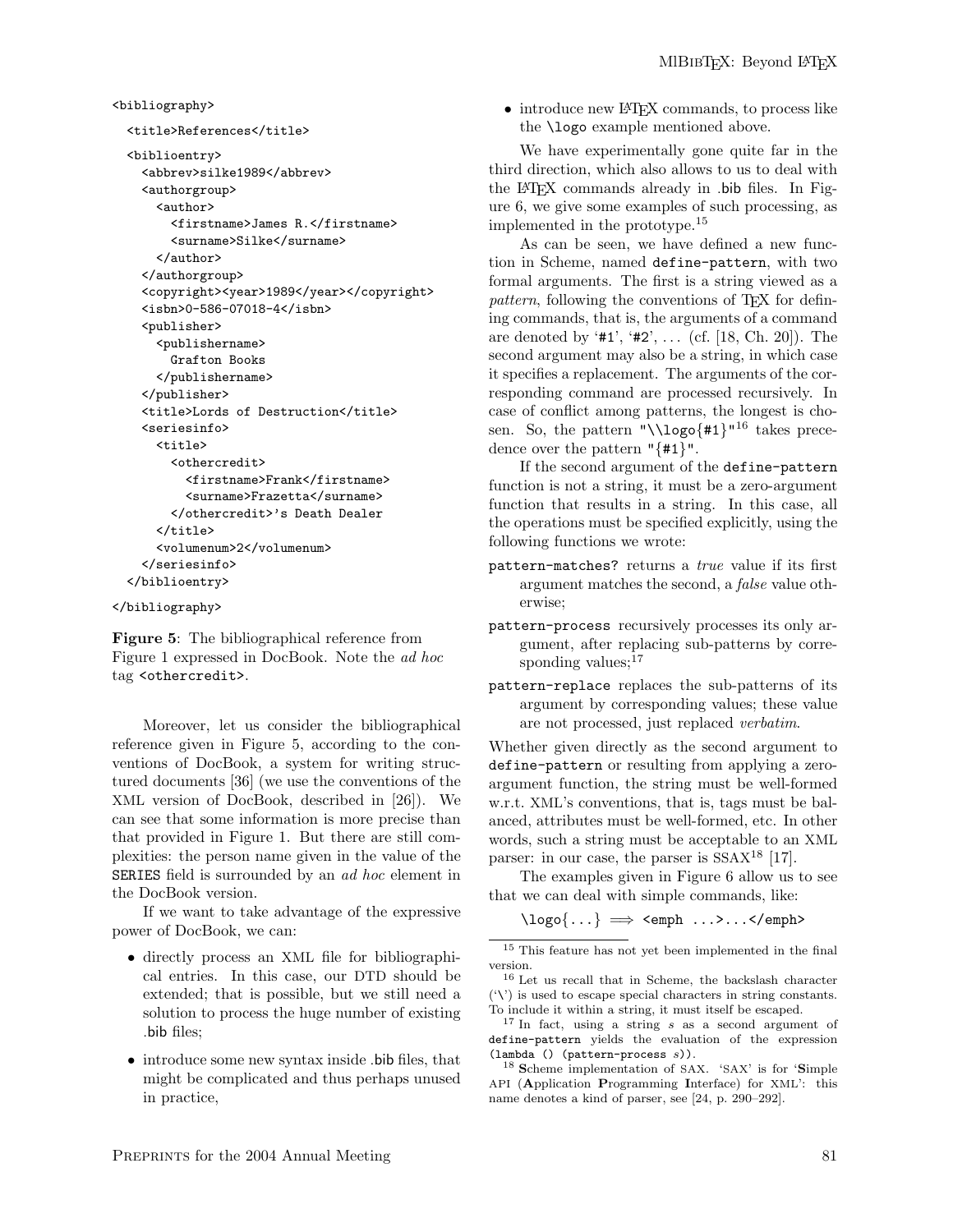```
(define-pattern "{#1}"
  ;; The asitis element is used for words that should never be uncapitalised, that is, proper names. In BIBTEX,
  ;; we specify such behaviour by surrounding words by additional braces.
  "<asitis>#1</asitis>")
(define-pattern "\\logo{#1}" "<emph emf='no' scf='yes'>#1</emph>")
(define-pattern "\\foreignlanguage{#1}{#2}"
  "<foreigngroup language='#1'>#2</foreigngroup>")
(define-pattern "\\iflanguage{#1}{#2}{#3}"
  (lambda () ; Zero-argument function.
    (string-append ; Concatenation of strings.
                    "<nonemptyinformation>"
                    "<group language='" (pattern-replace "#1") "'>" (pattern-process "#2")
                    "</group>"
                    (let loop ((pattern (pattern-replace "#3")))
                      ;; This form—named let (cf. [28, Exercise 14.8])—defines an internal function loop and
                      ;; launches its first call:
                      (if (pattern-matches? "\\iflanguage{#4}{#5}{#6}" pattern)
                          (string-append "<group language='" (pattern-replace "#4") "'>"
                                          (pattern-process "#5")
                                          "</group>"
                                          ;; The internal function loop is recursively called with a new value:
                                          (loop (pattern-replace "#6")))
                          (string-append "<group>" (pattern-process pattern) "</group>")))
                    "</nonemptyinformation>")))
```
Figure 6: Patterns for some LAT<sub>EX</sub> commands in Scheme.

as well as more complicated cases, like a cascade of \iflanguage commands [2]:

```
\iflanguage{...}{...}{%
\iflanguage{...}{...}{ ... }}
```
which becomes:

```
<nonemptyinformation>
  <group language='...'>...</group>
  <group language='...'>...</group>
  ...
```

```
</nonemptyinformation>
```
The nonemptyinformation element is used for information that must be output, possibly in a default language if no translation into the current language is available.

What we do by means of our define-pattern function is like the additional procedures in Perl<sup>19</sup> that the converter LaTeX2HTML [4] can use to translate additional commands.

## 5 Conclusion

Managing several formalisms can be tedious. This fact was one of main elements in XML's design: giving a central formalism, able to be used for representing trees, and allowing many tools using different formalisms to communicate.

BibTEX deals with three formalisms: .aux files, .bib files and .bst files. As Jonathan Fine notes in [5], the applications devoted to a particular formalism cannot be shared with other applications. MIBIBTEX attempts to use XML as far as possible, although there is still much to do. For example, defining a syntax for the entries for which we are looking, when using MIBIBTFX to generate XSL-FO or DocBook documents. (For our tests, this list of entry names is simply given on the command line).

The next step will probably be a more intensive use of XML, that is, the direct writing of bibliographical entries using XML conventions. For this, we need something more powerful than DTDs, with a richer type structure, namely, *schemas*.<sup>20</sup> In addition, we should be able to easily add new fields to bibliographical entries: the example given using DocBook shows that additional information must be able to be supplied to take advantage of the expressive power of this system. But such additions are

<sup>19</sup> Practical Extraction and Report Language.

<sup>20</sup> Schemas have more expressive power than DTDs, because they allow users to define types precisely, which in turn makes for a better validation of an XML text. In addition, this approach is more homogeneous since schemas are XML texts, whereas DTDs are not.

There are currently four ways to specify schemas: Relax NG [3], Schematron [16], Examplotron [30], XML Schema [35]. At present, it seems to us that XML Schema is the most suitable for describing bibliographical entries.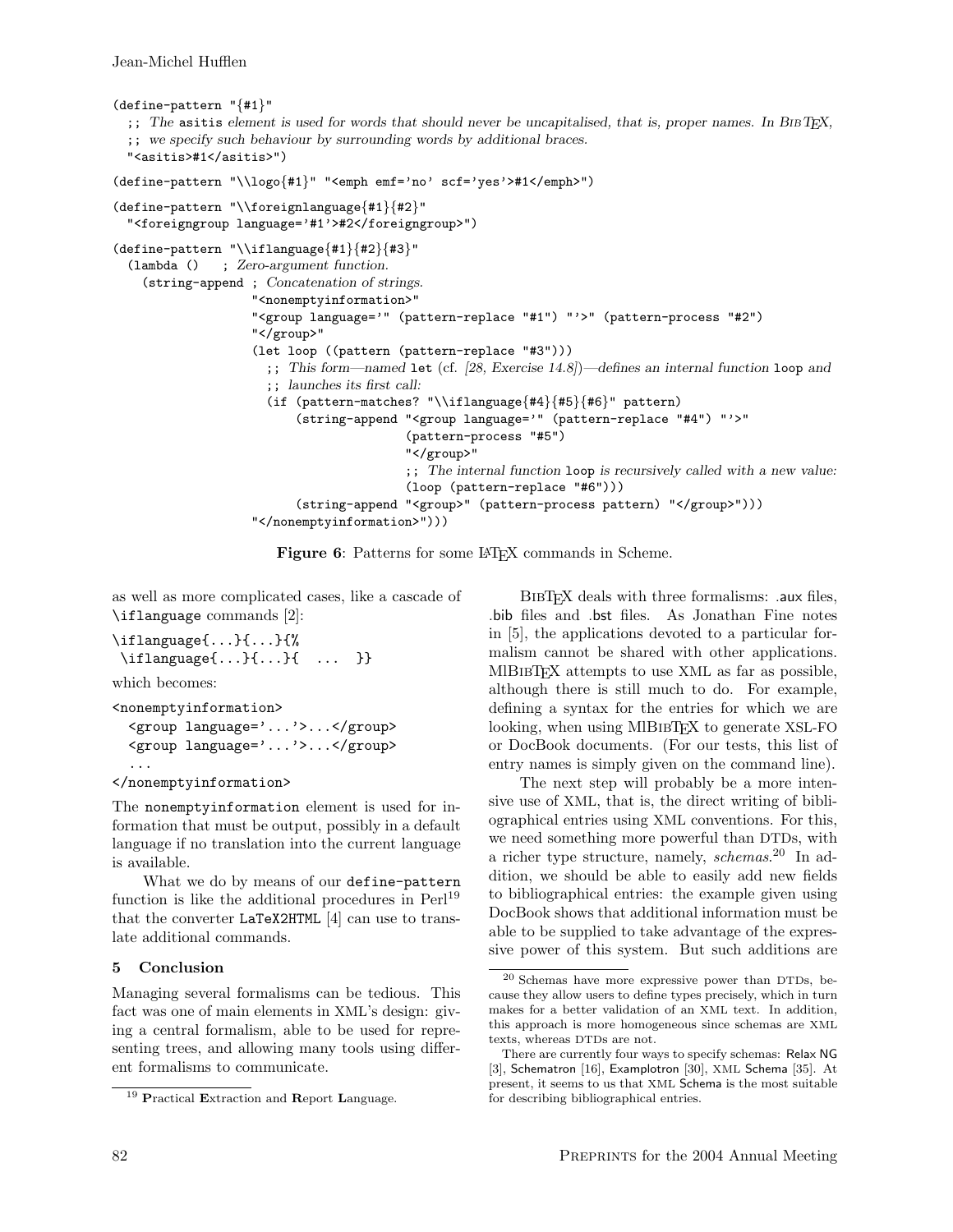difficult to model with  $DTDs<sup>21</sup>$  We are presently going thoroughly into replacing our DTD by a schema; when this work reaches maturity, bibliographical entries using XML syntax could be directly validated using schemas.

## 6 Acknowledgements

Many thanks to Karl Berry for his patience while waiting for this article. In addition he proofread a first version and gave me many constructive criticisms. Thanks also to Barbara Beeton.

### References

- [1] Harald Tveit ALVESTRAND: Request for Comments: 1766. Tags for the Identification of Languages. UNINETT, Network Working Group. March 1995. http://www.cis.ohio-state. edu/cgi-bin/rfc/rfc1766.html.
- [2] Joannes Braams: Babel, a Multilingual Package for Use with LATFX's Standard Document Classes. Version 3.7. May 2002. CTAN:macros/ latex/required/babel/babel.dvi.
- [3] James CLARK et al.: Relax NG. http://www. oasis-open.org/committees/relax-ng/. 2002.
- [4] Nicos DRAKOS: The LAT<sub>F</sub>X2HTML Translator. March 1999. Computer Based Learning Unit, University of Leeds.
- [5] Jonathan FINE: "T<sub>F</sub>X as a Callable Function". In:  $EuroT<sub>E</sub>X$  2002, (pp. 26–30). Bachotek, Poland. April 2002.
- $[6]$  Bernard GAULLE : Notice d'utilisation du style french multilingue pour L<sup>AT</sup>EX. Version pro V5.01. Janvier 2001. CTAN:loria/language/ french/pro/french/ALIRE.pdf.
- [7] Michel Goossens, Sebastian Rahtz and Frank MITTELBACH: The L<sup>AT</sup>EX Graphics Companion. Illustrating Documents with TEX and PostScript. Addison-Wesley Publishing Company, Reading, Massachusetts. March 1997.
- [8] Hans HAGEN:  $ConT<sub>E</sub>xt$ , the Manual. November 2001. http://www.pragma-ade.com.
- [9] Jean-Michel HUFFLEN: "MIBIBTEX: A New Implementation of BIBTEX". In:  $EuroTEX$ 2001, (pp. 74–94). Kerkrade, The Netherlands. September 2001.
- [10] Jean-Michel HUFFLEN: "Multilingual Features for Bibliography Programs: From XML to MlBIBTEX". In:  $EuroTEX 2002$ , (pp. 46-59). Bachotek, Poland. April 2002.
- [11] Jean-Michel HUFFLEN: Towards MlBIBTFX's Versions 1.2  $\mathcal{B}$  1.3. MaTFX Conference. Budapest, Hungary. November 2002.
- [12] Jean-Michel Hufflen: "European Bibliography Styles and MIBIBTEX". EuroTEX 2003, Brest, France. June 2003. (To appear in TUGboat.)
- [13] Jean-Michel HUFFLEN: MIBIBT<sub>F</sub>X's Version 1.3. TUG 2003, Outrigger Waikoloa Beach Resort, Hawaii. July 2003.
- [14] Jean-Michel HUFFLEN: "Making MlBIBTFX Fit for a Particular Language. Example of the Polish Language". Biuletyn GUST. Forthcoming. Presented at the BachoTEX 2003 conference. 2004.
- [15] Jean-Michel HUFFLEN: "A Tour around MlBIBT<sub>EX</sub> and Its Implementation(s)". Biuletyn GUST, Vol. 20, pp. 21–28. In Proc. BachoTEX Conference. April 2004.
- [16] ISO/IEC 19757: The Schematron. An XML Structure Validation Language Using Patterns in Trees. http://www.ascc.net/xml/ resource/schematron/schematron.html. June 2003.
- [17] Oleg Kiselyov: "A Better XML Parser through Functional Programming". In: 4th International Symposium on Practical Aspects of Declarative Languages, Vol. 2257 of Lecture Notes in Computer Science. Springer-Verlag. 2002.
- [18] Donald Ervin KNUTH: Computers  $\mathcal C$  Typesetting. Vol. A: The T<sub>E</sub>Xbook. Addison-Wesley Publishing Company, Reading, Massachusetts. 1984.
- [19] Leslie LAMPORT: L<sup>A</sup>T<sub>F</sub>X. A Document Preparation System. User's Guide and Reference Manual. Addison-Wesley Publishing Company, Reading, Massachusetts. 1994.
- [20] Oren PATASHNIK: Designing BIBTFX styles. February 1988. Part of the BIBTEX distribution.
- [21] Oren PATASHNIK: BIBTEXing. February 1988. Part of the BIBT<sub>EX</sub> distribution.
- [22] Dave PAWSON: XSL-FO. O'Reilly & Associates, Inc. August 2002.
- [23] Bernd RAICHLE: *Die Makropakete "german"*<br>  $f_{\text{max}} = M_{\text{max}} \times 2.6 \times 10^{10} \text{ N/m} \times 2.00 \times 10^{10} \text{ N/m} \times 2.00 \times 10^{10} \text{ N/m} \times 2.00 \times 10^{10} \text{ N/m} \times 10^{10} \text{ N/m} \times 10^{10} \text{ N/m} \times 10^{10} \text{ N/m} \times 10^{10} \text{ N/m} \times 10^{10} \$ und "ngerman" für L<sup>2</sup>TEX 2 $\varepsilon$ , L<sup>2</sup>TEX 2.09, Plain-T<sub>E</sub>X and andere darauf Basierende Formate. Version 2.5. Juli 1998. Im Software LATEX.
- [24] Erik T. Ray: Learning XML. O'Reilly & Associates, Inc. January 2001.

<sup>&</sup>lt;sup>21</sup> Whereas that is easy with 'old' BIBTEX, provided that you use a bibliography style able to deal with additional fields.